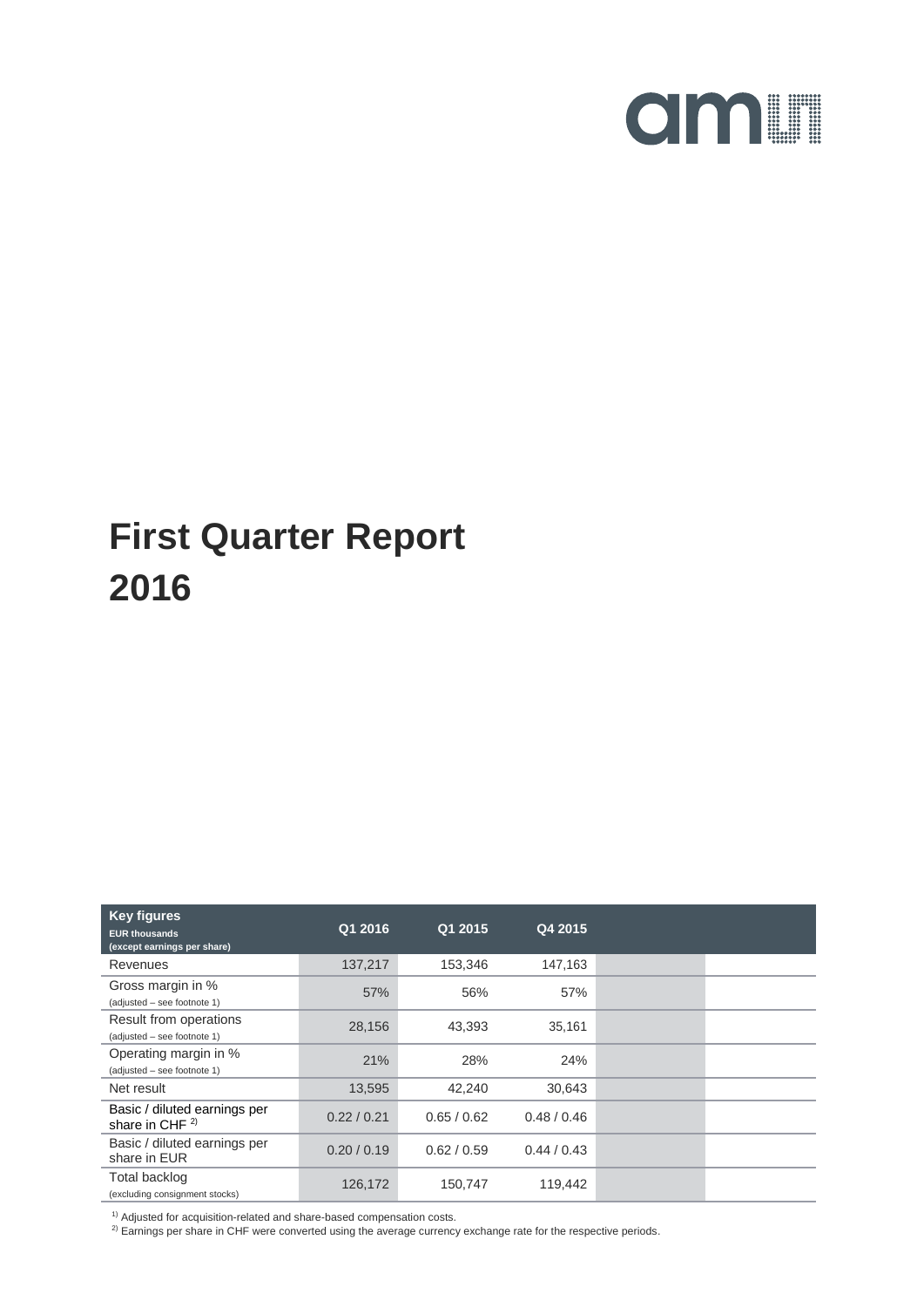

### **First quarter revenues of EUR 137 million near upper end of guidance range; positive first quarter results in a demanding market environment; increased market uncertainty drives expected flattish second quarter revenues of EUR 127-134 million including negative currency effects at comparable gross margin**

Report to shareholders on the first quarter of 2016

#### **Ladies and Gentlemen**

Our first quarter results confirm the attractiveness of our high performance sensor and analog solutions in a demanding market environment caused by softness in the smartphone market.

First quarter group revenues were EUR 137.2 million, decreasing 11% year-on-year from EUR 153.3 million in the same quarter 2015 and decreasing 7% quarter-on-quarter. On a constant currency basis, first quarter revenues were 11% lower compared to the first quarter last year.

In the first quarter, gross margin excluding acquisition-related and share-based compensation costs remained unchanged from the previous quarter at 57% compared to 56% in the same quarter 2015. Gross margin excluding acquisition-related costs was 56%, unchanged from the same quarter 2015, while IFRS reported gross margin (including acquisition-related and share-based compensation costs) was 54%, unchanged from the same quarter 2015.

The result from operations (EBIT) excluding acquisition-related and share-based compensation costs for the first quarter was EUR 28.2 million or 21% of revenues, down from EUR 43.4 million in first quarter 2015. The result from operations (EBIT) excluding acquisition-related costs was EUR 26.0 million or 19% of revenues, down from EUR 42.1 million in the same period 2015, while the IFRS reported EBIT (including acquisition-related and share-based compensation costs) was EUR 19.7 million or 14% of revenues, down from EUR 38.2 million in the same period 2015. This expected development includes effects from a higher run rate of R&D costs following the acquisition of CMOSIS. The net result for the first quarter was EUR 13.6 million compared to EUR 42.2 million in the same period 2015. Basic and diluted earnings per share were CHF 0.22/0.21 or EUR 0.20/0.19 based on 68,667,002/70,932,874 shares (basic/diluted; weighted average) compared to CHF 0.65/0.62 or EUR 0.62/0.59 for the first quarter 2015 based on 68,638,875/71,483,195 shares (basic/diluted; weighted average).

Operating cash flow for the first quarter was EUR 7.5 million, down from EUR 38.5 million in the first quarter last year. Total backlog on March 31, 2016 (excluding consignment stock agreements) was EUR 126.2 million with current backlog on a comparable level, compared to EUR 119.4 million at the end of the fourth quarter 2015 and EUR 150.7 million on March 31, 2015.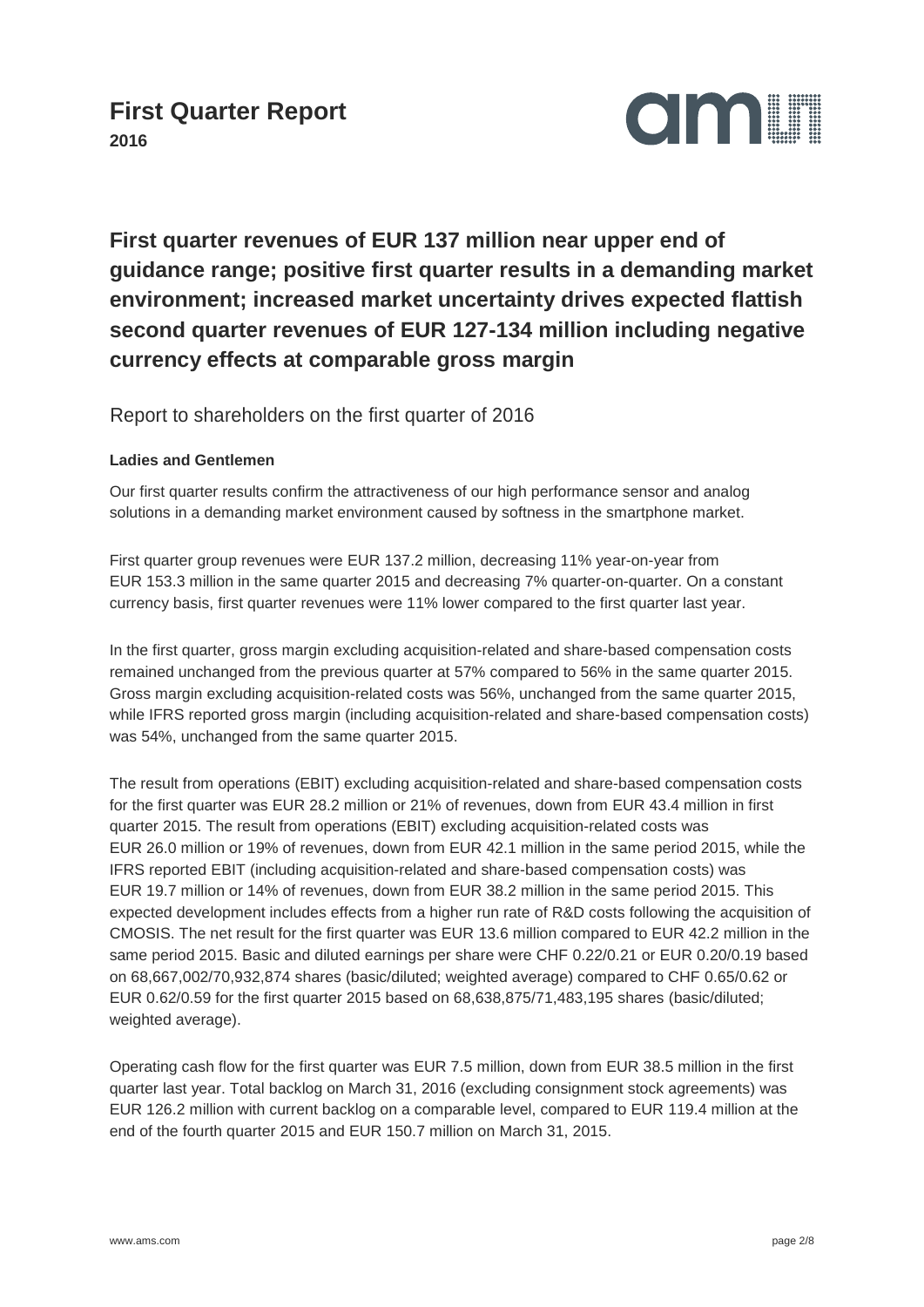

ams' business showed an attractive performance in the first quarter of 2016 despite softness in the smartphone and consumer market which noticeably exceeded typical seasonality, general seasonal effects, and volatile customer behavior.

Our consumer and communications product lines remained the most important driver of ams' business development with our light sensor business as the largest overall revenue contributor. For our portfolio of intelligent light sensors we continued to see high volume shipments to leading consumer and smartphone OEMs including support for newly released customer devices. This includes high performance ambient light sensing and our gesture sensor solution combining gesture recognition with RGB color, proximity sensing, and other functions shipping at attractive run rates. The current subdued demand environment in the consumer end market also influenced other consumer and communications product areas including audio and wireless solutions. Nevertheless, shipments of our products continued at high volumes supporting leading vendors' devices.

Our industrial, medical, and automotive businesses saw good results in the first quarter supported by their broad product portfolios. In our industrial end markets, we are an important player in precision sensor and sensor interface solutions offering high sensitivity and analog performance. Supplying a customer base of leading industrial OEMs, our products play a key role in a wide range of applications in position sensing and automation.

In the quarter, we began sample shipments for our range of new environmental sensor products to industrial customers as planned. Given the advantages of full CMOS-based integration of temperature, relative humidity, and pressure sensing, we expect this innovative product area to drive significant growth opportunities for ams from 2017 onwards. Our medical business remained stable with its focus on digital imaging sensor solutions for advanced computed tomography (CT), digital X-ray, and mammography.

Providing high value sensor and sensor interface solutions, our automotive business also performed to expectations in the quarter. Our automotive sensor expertise supports a broad range of expanding applications including advanced driver assistance LIDAR, position sensing, and level and chassis control.

For the second quarter 2016, we see ongoing volatility in demand patterns as well as in customer and supply chain behavior in the consumer market. End market and macroeconomic uncertainties are starting to spread beyond the consumer market into industrial automation for China end markets creating an unfavorable dynamic. In addition, the development of the USD/EUR exchange rate is expected to result in a negative quarter-on-quarter revenue effect. Based on available information and a USD/EUR exchange rate of 1.13, we expect second quarter revenue development to be flattish translating into expected revenues of EUR 127-134 million which reflects the deterioration of the USD/EUR exchange rate compared to the first quarter.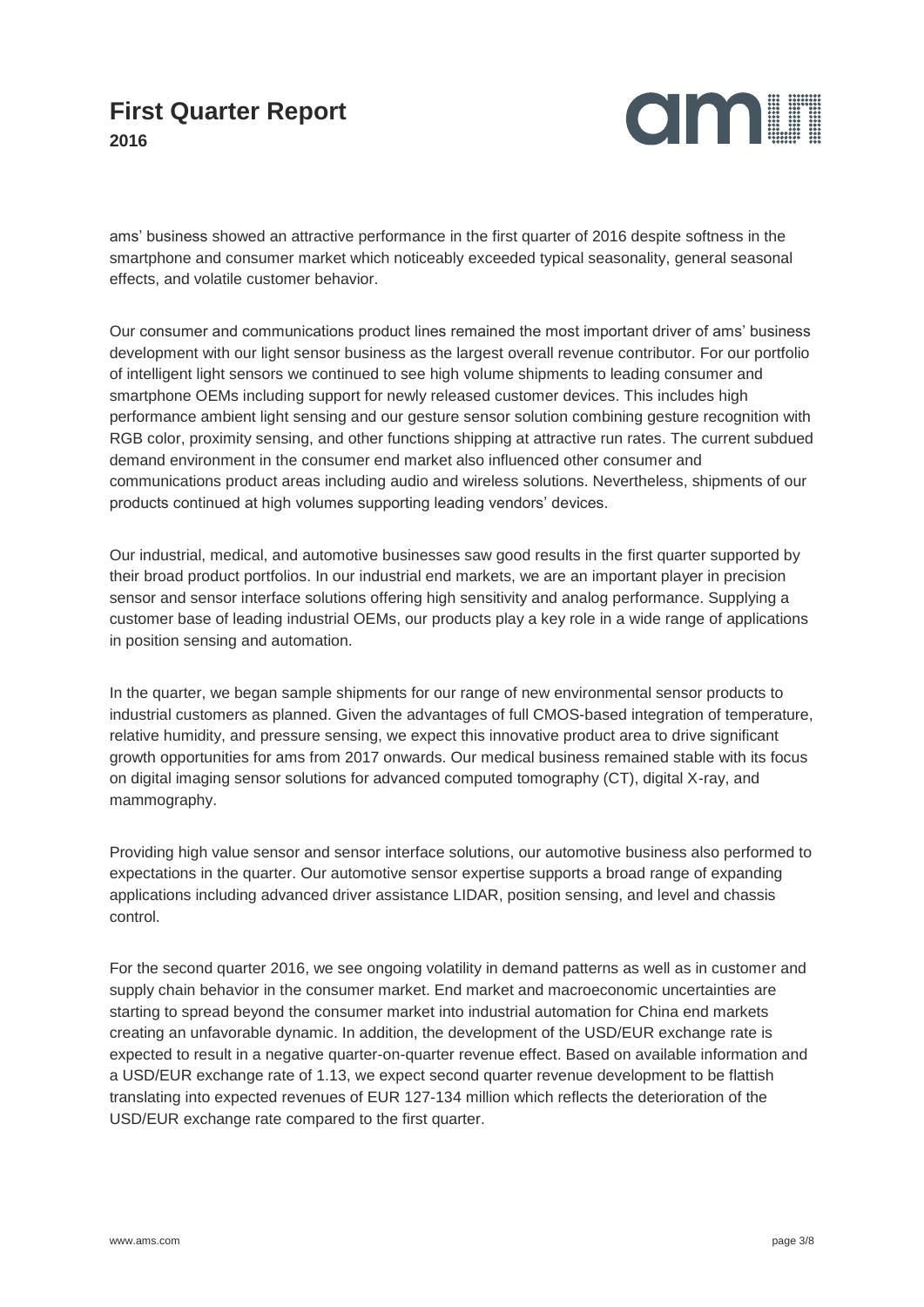

At the same time, we anticipate gross margin for the second quarter excluding acquisition-based and share-based compensation costs to remain on a level comparable to the first quarter. Operating margin excluding acquisition-based and share-based compensation costs is expected to be around 17-19% of revenues reflecting the higher run rate of R&D costs for large-scale development projects across end markets including acquisitions.

Despite these short-term influences we confirm our 2019 organic revenue goal of EUR 1bn based on our leading position in sensor solutions, strong customer relationships, and major opportunities for revenue and earnings growth over the coming years. In this context, we continue to evaluate complementary strategic transactions and additions to our sensor technologies portfolio to help accelerate the implementation of our strategy.

.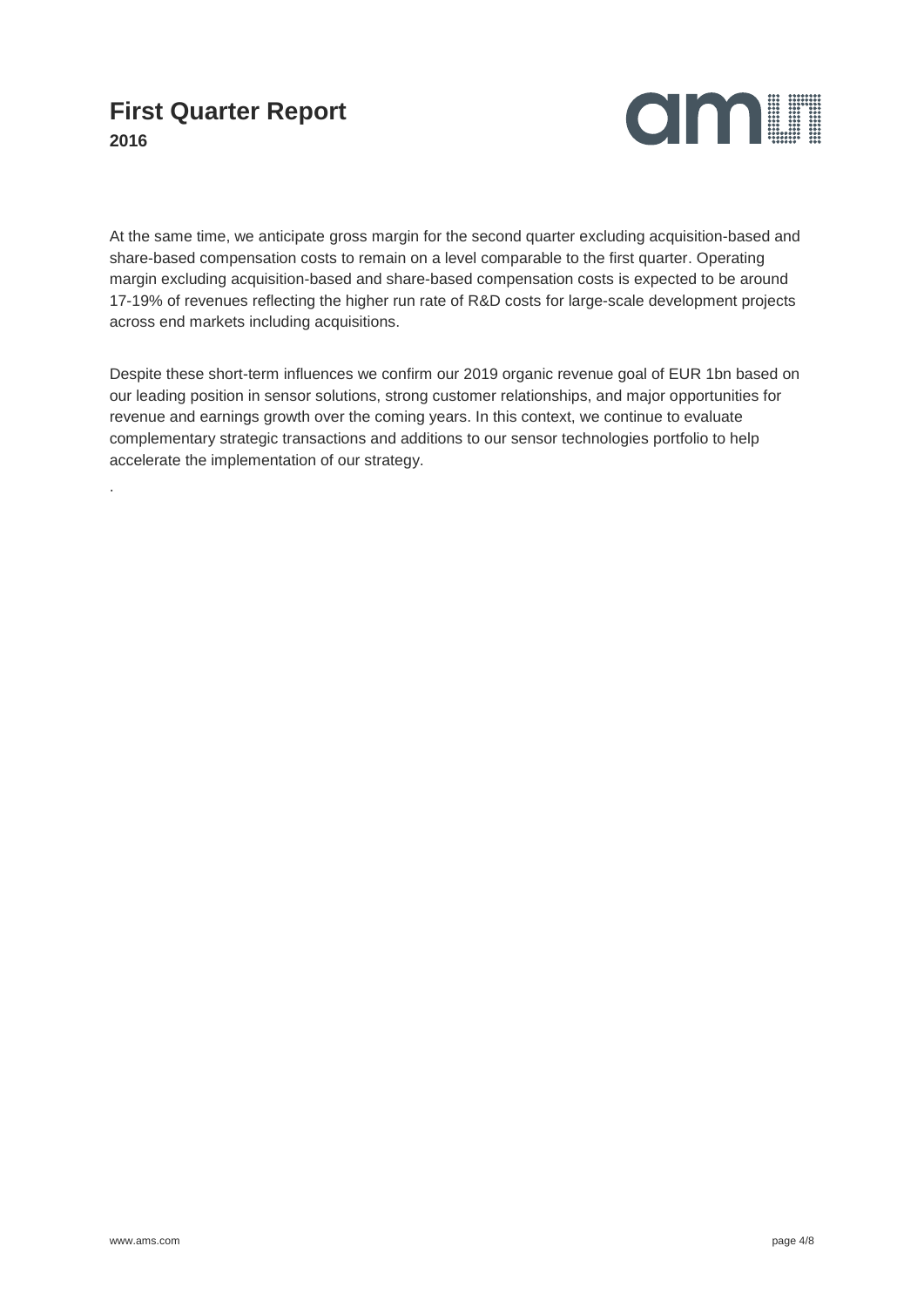

#### **Consolidated Income Statement**

(unaudited)

| EUR thousands (except earnings per<br>share)            | Q1 2016     | Q1 2015     |
|---------------------------------------------------------|-------------|-------------|
| <b>Revenue Products</b>                                 | 127,527     | 142,784     |
| Revenue Foundry & Other                                 | 9,689       | 10,562      |
| <b>Total revenues</b>                                   | 137,217     | 153,346     |
| Cost of sales                                           | $-63,294$   | $-69,965$   |
| <b>Gross profit</b>                                     | 73,922      | 83,382      |
| Gross margin in %                                       | 54%         | 54%         |
| Research and development                                | $-32,950$   | $-23,688$   |
| Selling, general and administrative                     | $-23,519$   | $-22,801$   |
| Other operating income                                  | 2,188       | 1,707       |
| Other operating expense                                 | $-59$       | $-68$       |
| Result from investments in associates                   | 135         | $-285$      |
| <b>Result from operations</b>                           | 19,717      | 38,248      |
| Net financing result                                    | $-5,350$    | 6,771       |
| <b>Result before tax</b>                                | 14,367      | 45,018      |
| Income tax result                                       | $-772$      | $-2,778$    |
| Net result                                              | 13,595      | 42,240      |
| Basic / diluted earnings per share in CHF <sup>1)</sup> | 0.22 / 0.21 | 0.65 / 0.62 |
| Basic / diluted earnings per share in EUR               | 0.20 / 0.19 | 0.62 / 0.59 |

<sup>1)</sup> Earnings per share in CHF were converted using the average currency exchange rate for the respective periods.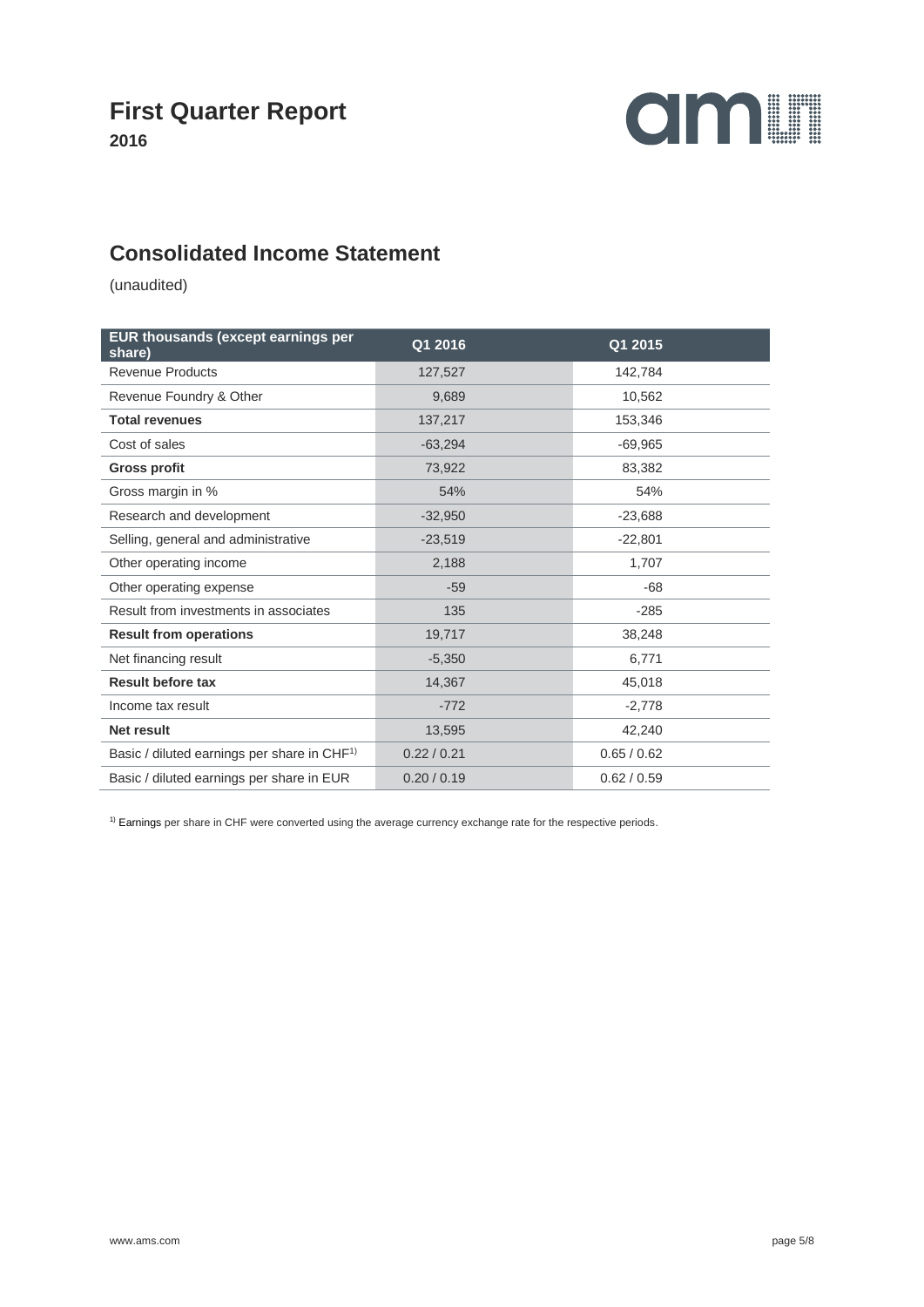

#### **Consolidated Balance Sheet**

(unaudited)

| <b>EUR thousands</b>                          | March 31, 2016 | December 31, 2015 |  |
|-----------------------------------------------|----------------|-------------------|--|
| <b>Assets</b>                                 |                |                   |  |
| Cash and cash equivalents                     | 119,089        | 103,579           |  |
| <b>Financial assets</b>                       | 35,922         | 40,321            |  |
| Trade receivables                             | 95,944         | 88,734            |  |
| Inventories                                   | 80,310         | 79,752            |  |
| Other receivables and assets                  | 30,025         | 28,663            |  |
| <b>Total current assets</b>                   | 361,289        | 341,049           |  |
| Property, plant and equipment                 | 262,340        | 256,631           |  |
| Intangible assets                             | 568,123        | 582,022           |  |
| Investments in associates                     | 1,719          | 1,876             |  |
| Deferred tax assets                           | 34,827         | 34,824            |  |
| Other long-term assets                        | 6,197          | 6,979             |  |
| Total non-current assets                      | 873,206        | 882,332           |  |
| <b>Total assets</b>                           | 1,234,495      | 1,223,381         |  |
|                                               |                |                   |  |
| Liabilities and shareholders' equity          |                |                   |  |
| <b>Liabilities</b>                            |                |                   |  |
| Interest-bearing loans and borrowings         | 95,381         | 74,961            |  |
| <b>Trade liabilities</b>                      | 42,198         | 58,590            |  |
| <b>Tax liabilities</b>                        | 41,014         | 46,333            |  |
| Provisions                                    | 33,833         | 34,747            |  |
| Other liabilities                             | 29,531         | 30,972            |  |
| <b>Total current liabilities</b>              | 241,957        | 245,603           |  |
| Interest-bearing loans and borrowings         | 221,084        | 200,223           |  |
| Employee benefits                             | 33,071         | 32,449            |  |
| Deferred tax liabilities                      | 55,543         | 57,890            |  |
| Other long-term liabilities                   | 5,895          | 6,008             |  |
| <b>Total non-current liabilities</b>          | 315,593        | 296,569           |  |
|                                               |                |                   |  |
| Shareholders' equity                          |                |                   |  |
| <b>Issued capital</b>                         | 73,409         | 73,409            |  |
| Additional paid-in capital                    | 205,135        | 203,785           |  |
| Treasury shares                               | $-88,791$      | -77,612           |  |
| Other reserves (translation adjustment)       | 51,684         | 60,288            |  |
| Retained earnings                             | 435,508        | 421,339           |  |
| Total shareholders' equity and reserves       | 676,945        | 681,209           |  |
| Total liabilities and shareholders'<br>equity | 1,234,495      | 1,223,381         |  |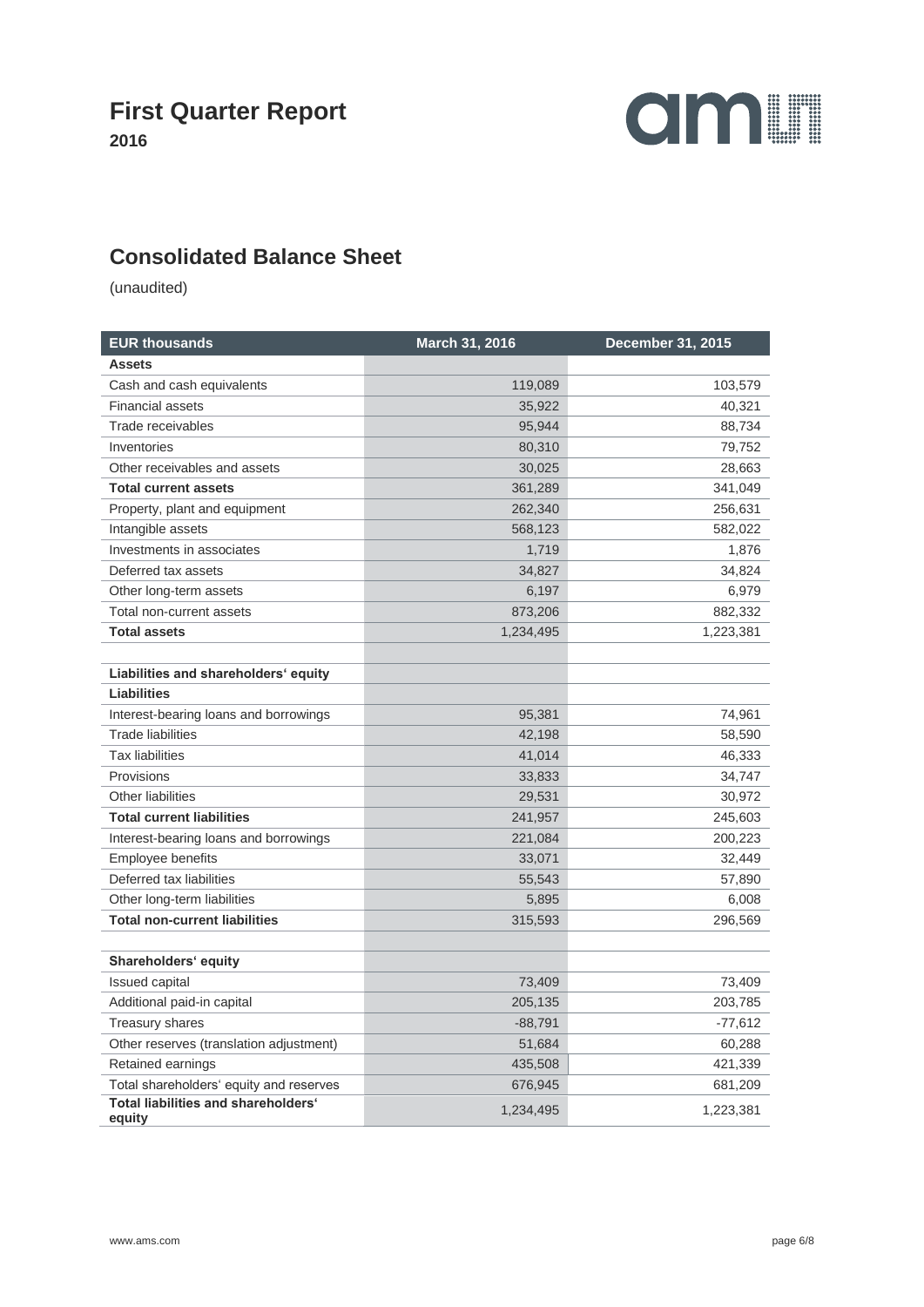



### **Consolidated Statement of Cash Flows**

(unaudited)

| <b>EUR thousands</b>                                                    | Q1 2016        | Q1 2015   |
|-------------------------------------------------------------------------|----------------|-----------|
| <b>Operating activities</b>                                             |                |           |
| Result before tax                                                       | 14,367         | 45,018    |
| Depreciation (net of government grants)                                 | 15,109         | 11,855    |
| Expense from stock option plan (acc. to<br>IFRS 2)                      | 1,401          | 722       |
| Changes in other long-term liabilities                                  | $-112$         | 1,925     |
| Result from sale of plant and equipment                                 | $-11$          | -13       |
| Result from sale of financial assets                                    | $\Omega$       | 0         |
| Result from investments in associates                                   | $-135$         | 285       |
| Net financing cost                                                      | 5,352          | $-6,771$  |
| Change in inventories                                                   | $-446$         | $-2,341$  |
| Change in trade and other receivables                                   | $-7,211$       | $-7,296$  |
| Change in trade and other payables                                      | $-15,601$      | $-1,345$  |
| Change in provisions and employee benefits                              | $-394$         | 1,756     |
| Change in deferred income                                               | 1,965          | $-1,142$  |
| Tax Payments                                                            | $-6,787$       | $-4,109$  |
| Change in non-cash items resulting from<br>foreign exchange translation | $\overline{0}$ | 0         |
| Cash flows from operating activities                                    | 7,498          | 38,546    |
| <b>Investing activities</b>                                             |                |           |
| Acquisition of intangibles, property, plant<br>and equipment            | $-21,858$      | $-25,538$ |
| Acquisition of other financial investments                              | $-5,008$       | $-15,023$ |
| Proceeds from sale of plant and equipment                               | 22             | 14        |
| Proceeds from the sale of financial assets                              | 10,000         | 0         |
| Interest received                                                       | 388            | $-231$    |
| Cash flows from investing activities                                    | $-16,455$      | -40,777   |
| <b>Financing activities</b>                                             |                |           |
| Proceeds from borrowings                                                | 45,861         | 31,281    |
| Repayment of debt                                                       | $-4,579$       | $-61,227$ |
| Repayment of finance lease liabilities                                  | $-39$          | $-310$    |
| Acquisition of treasury shares                                          | $-13,036$      | $-8,558$  |
| Sale of treasury shares                                                 | 1,858          | 2,980     |
| Interest paid                                                           | $-770$         | $-29$     |
| Changes resulting from capital increase                                 | $\overline{0}$ | 509       |
| Cash flows from financing activities                                    | 29,295         | $-35,354$ |
| Net increase in cash and cash equivalents                               | 20,337         | $-37,585$ |
| Translation result of cash items                                        | $-4,827$       | 8,739     |
| Cash and cash equivalents at begin of<br>period                         | 103,579        | 203,681   |
| Cash and cash equivalents at end of<br>period                           | 119,089        | 174,834   |